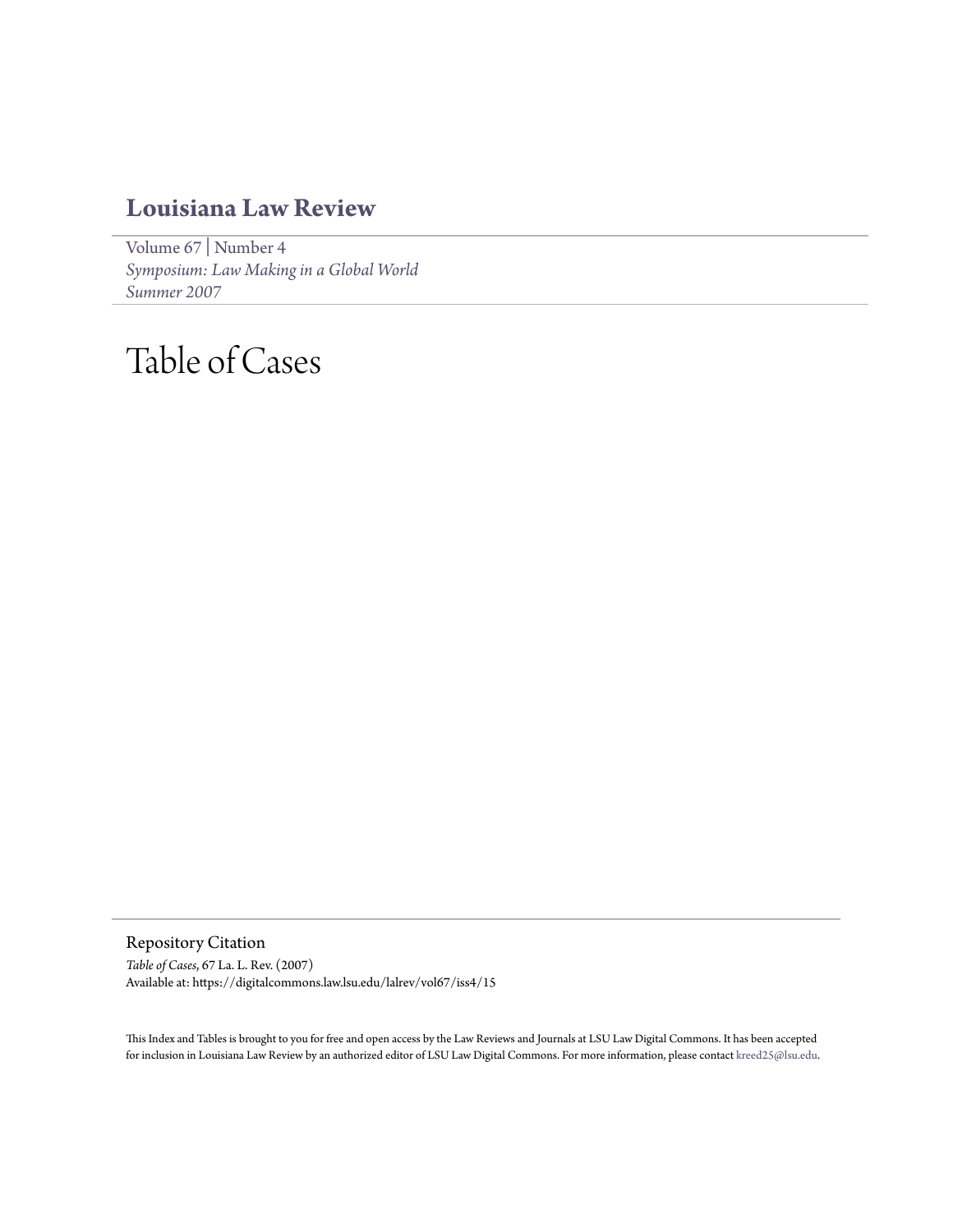## **TABLE OF CASES Volume 67**

Adams v. Federal Materials, Inc., Vol. **67, pp. 906,** 911-14, **931** Anderson v. Avondale Indus., Vol. **67, p. 616** Anderson v. Tenneco Oil Co., Vol. **67, pp.** 585,587, **592** Ardoin v. Hartford Accident & Indem., Vol. 67, p. 614 Ault v. International Harvester Co., Vol. 67, pp. 199,222 Baier v. Woman's Hospital Foundation, Vol. 67, p. 296 Baldwin v. Union Ins. Co., Vol. 67, p. 574 Basic Inc. v. Levinson, Vol. 67, **pp.** 282-83, 285-87 Bastian v. Petren Res. Corp., Vol. 67, pp. 271-72 Bel v. State Farm Mutual Automobile Insurance Co., Vol. 67, pp. 108-10 Bergeron v. Bergeron, Vol. **67,** pp. 127-28 Berman v. Parker, Vol. 67, pp. 175-77, 181 Bimbaum v. Newport Steel Corp., Vol. 67, pp. 276, 278 Blue Chip Stamps v. Manor Drug Stores, Vol. 67, pp. 231, 275-79, 282-83, 285, 287 Boggs v. Boggs, Vol. 67, pp. 92, 146-48 Boone v. Boone, Vol. 67, pp. 149-50, 152- 53 Boudreaux v. Boudreaux, Vol. 67, p. 75 Bouldin v. Alexander, Vol. 67, pp. 52-53 Bourgeois v. A.P. Green Indus., Inc., Vol. 67, pp. 606, 608, 617 Bowers v. Hardwick, Vol. 67, pp. 490, 517 Briscoe v. Reader's Digest Association, Inc., Vol. 67, p. 1093 Broudo v. Dura Pharmaceuticals, Inc., Vol. 67, p. 268 Brown v. Brown, Vol. 67, pp. 139-40 Brown v. Superior Court, Vol. 67, p. 798 Cabibi & Cabibi v. Hatheway, Vol. 67, pp. 111-12 Cajun Capital, Inc. v. Bourque, Vol. 67, p. 112 Calder v. Bull, Vol. 67, pp. 175, 181-82 Cape Publications, Inc. v. Bridges, Vol. 67, p. 1096 Casing of La., Inc. v. Houma Avionics, Inc., Vol. 67, p. 575 Central Bank of Denver v. First Interstate Bank of Denver, Vol. 67, pp. 935-38, 945-46 Centros v. Erhvervs-og Selskabsstyrelsen, Vol. 67, p. 1199 Chance v. American Honda Motor Co., Vol. 67, p. 609 Chance v. Chance, Vol. 67, pp. 125-26 Church of the Holy Trinity v. United States, Vol. 67, pp. 44-46

City of Shreveport v. Chanse Gas Corp., Vol. 67, pp. 186-87 Coates v. City of Cincinnati, Vol. 67, p. 629 Cohens v. Virginia, Vol. 67, p. 494 Cole v. Celotex Corp., Vol. 67, p. 613 Collins v. Eli Lilly and Company, Vol. 67, pp. 800-01, 811-16 Corley v. Munro, Vol. 67, pp. 884-85 Cosey v. Allen, Vol. 67, p. 351 Coulter v. Texaco, Vol. 67, p. 567 County of Wayne v. Hathcock, Vol. 67, pp. 191-92 Cox Broadcasting Corp. v. Cohn, Vol. 67, p. 1095 Coy v. Iowa, Vol. 67, p. 509 Cravens v. Cravens, Vol. 67, pp. 633-36 Currier v. Saenger Theaters Corp., Vol. 67, pp. 207, 209 Davezac v. Davezac, Vol. 67, p. 125 Diaz v. Oakland Tribune, Vol. 67, p. 1101 Dickerson v. United States, Vol. 67, p. 510 Dirks v. SEC, Vol. 67, p. 937 Dixie Drive It Yourself System v. American Beverage Co., Vol. 67, p. 459 Donaghue v. Stevenson, Vol. 67, p. 1229 Donaldson v. Donaldson, Vol. 67, pp. 89- 90 Dred Scott, Vol. 67, p. 501 Drope v. Missouri, Vol. 67, pp. 759-60, 764 Dudek v. Prudential Securities, Vol. 67, p. 249 Due v. Due, Vol. 67, p. 141 Dumas v. State, Vol. 67, p. 605 Dupre v. Dupre, Vol. 67, p. 404 *Dura Pharmaceuticals, Inc. v. Broudo,* Vol. 67, p. 257 Dusky v. United States, Vol. 67, p. 765 Eisenstadt v. Baird, Vol. 67, p. 346 Ellington v. Ellignton, Vol. 67, pp. 104, 107, 138-42 Equibank v. IRS, Vol. 67, pp. 544, 547, 567 Erie Railroad Co. v. Tompkins, Vol. 67, p. 907 Everson v. Bd. of Educ., Vol. 67, pp. 13-15 Ex parte Baker, Vol. 67, pp. 889-90 Filártiga v. Peña-Irala, Vol. 67, p. 1035 Finance One of Houma, L.L.C. v. Barton, Vol. 67, pp. 162-63 Finnerty v. Boyett, Vol. 67, p. 351 First Federal Savings & Loan Ass'n of Warner Robins, Georgia v. Delta Towers, Ltd., Vol. 67, p. 116 Flaminio v. Honda Motor Co., Vol. 67, pp. 200, 222-23 Florida Star v. B.J.F., Vol. 67, pp. 1074, 1095 Fontenot v. F. Hollier & Sons, Vol. 67, pp. 204,210 Frazier v. Harper, Vol. 67, pp. 123-24

City of Chicago v. Morales, Vol. 67, p. 629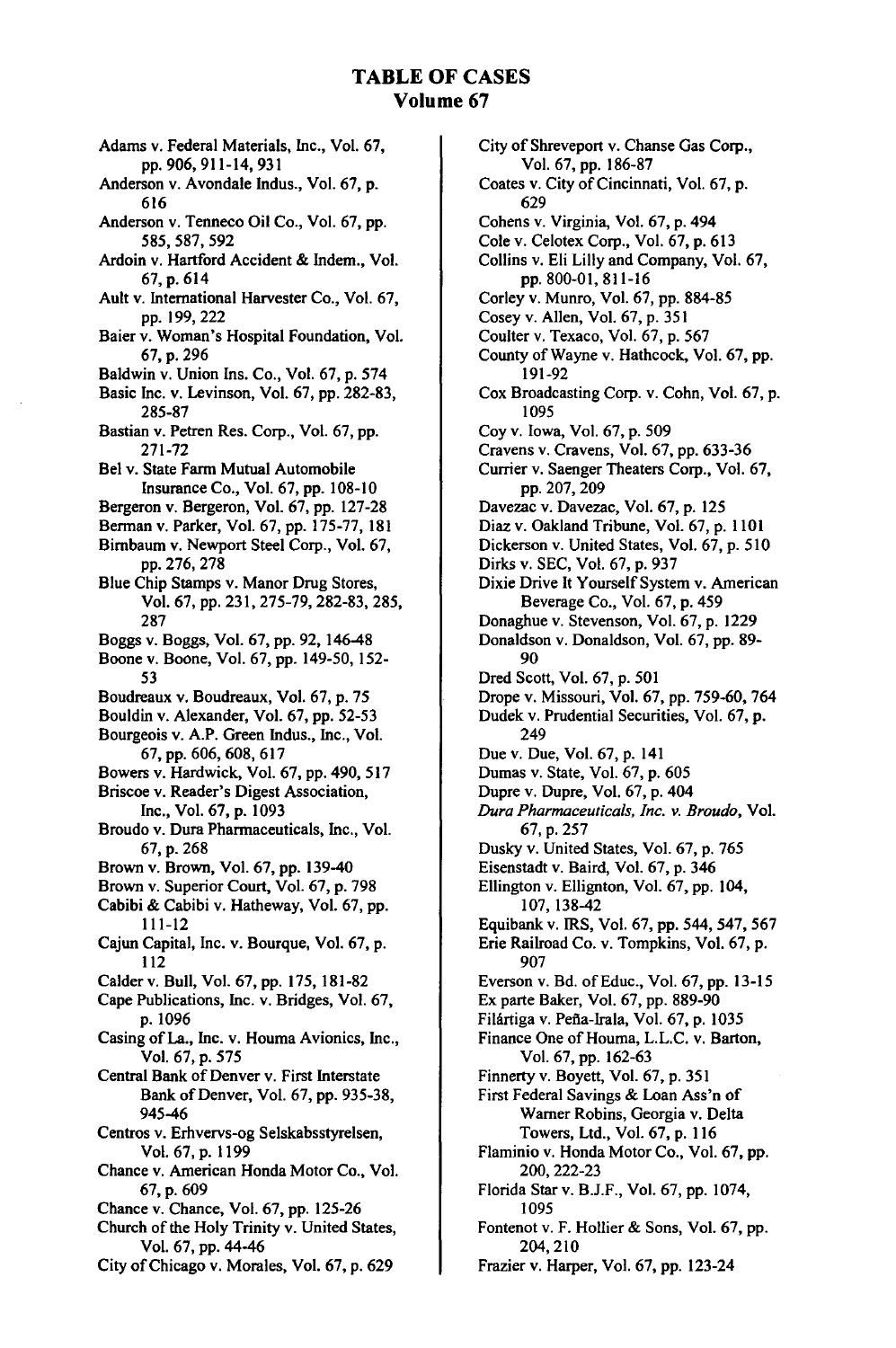Free v. Bland, Vol. 67, p. 147 French Market Homestead, FSA v. Huddleston, Vol. 67, p. 118 Frost Crushed Stone Company v. Odell Geer Construction Company, Vol. 67, p. **1000** Gachez v. Gachez, Vol. 67, p. 125 Galloway v. Employers Mutual, Vol. 67, p. 207 Garrett v. Walker, Vol. 67, p. 124 Gauche v. Ford Motor Co., Vol. 67, p. 207 Germany v. European Parliament & Council, Vol. 67, p. 1190 Gill v. Gill, Vol. 67, pp. 103, 126, 134-35 Gill v. Hearst Publication Co., Vol. 67, p. 1094 Givens v. DeSoto Building Co., Vol. 67, pp. 207-10 Gnagie v. DHHR, Vol. 67, pp. 351, 354 Goetzman v. Goetzman, Vol. 67, p. 91 Goldman v. Johnson Manville Sales Corporation, Vol. 67, p. 805 Goldstein v. Securities and Exchange Commission, Vol. 67, pp. 56, 67-71 Granite Partners, L.P. v. Bear Steams & Co., Vol. 67, pp. 708-11 Grannis v. Ordean, Vol. 67, p. 629 Green v. Ameritrade, Inc., Vol. 67, p. 242 Greenwood v. United States, Vol. 67, pp. 755-57 Grenada Steel Industries v. Alabama Oxygen Co., Vol. 67, p. 201 Griffin v. Succession of Branch, Vol. 67, p. **350** Griswold v. Connecticut, Vol. 67, p. 514 Group Josi Reinsurance Company SA v. Universal General Insurance Co., Vol. 67, pp. 1035-36 Grutter v. Bollinger, Vol. 67, p. 505 Guidry v. Guidry, Vol. 67, p. 75 Gulf Oil Corp. v. State Mineral Bd., Vol. 67, p. 627 Gutierrez v. Deloitte & Touche, L.L.P., Vol. 67, p. 242 Guzzetta v. Texas Pipe Line Co., Vol. **67,** pp. 579, 584-87, 592 Hadley v. Baxendale, Vol. **67,** p. 1209 Hall v. **E.I.** Du Pont de Nemours and Company, Vol. **67,** pp. 792-93, 796 Halverson v. Halverson, Vol. **67,** p. 152 Hamdi v. Rumsfeld, Vol. **67,** pp. 510, 630 Hansel v. Holyfield, Vol. **67,** pp. 101-03 Hare v. Hodgins, Vol. **67,** pp. 89-91, 93-94 Harper v. Virginia Board of Elections, Vol. **67,** p. 511 Hawaii Housing Authority v. Midkiff, Vol. **67,** pp. 175-77, 181-82 Haynes v. Alfred A. Knopf, Inc., Vol. **67,** p. 1101 Head v. Head, Vol. **67,** pp. 105-06 Hernandez v. City of Lafayette, Vol. **67,** p.

626 Hill v. National Collegiate Athletic Association, Vol. 67, p. 975 Hinish v. Meier & Frank Co., Vol. 67, p. 1093 Holland v. Barrios, Vol. 67, pp. 110-11 Holland v. Holland, Vol. 67, p. 83 Holliday v. Holliday, Vol. 67, p. 81 Home Building & Loan Ass'n v. Blaisdell, Vol. 67, p. 514 Hoover v. Hoover, Vol. 67, p. 142 Howell v. New York Post Co., Vol. 67, p. 1096 Hurta v. Hurta, Vol. 67, pp. 135-36 Hustler Magazine v. Falwell, Vol. 67, pp. 1074, 1095, 1098-99 Hyman v. Ross, Vol. 67, p. 567 Hymowitz v. Eli Lilly and Company, Vol. 67, pp. 798, 800 In Re B.G.S., Vol. 67, p. 353 In re Buzzanca, Vol. 67, p. 337 In re DES Market Share Litigation, Vol. 67, p. 800 In re Dynegy Incorporated Securities Litigation, Vol. **67, p.** 941 In re Enron Corporation Securities, Derivative **&** ERISA Litigation, Vol. **67, pp.** 940, 945, **956-57** In re Estate of Burack, Vol. **67, p. 875** In re Estate of Kolacy, Vol. **67, p.** 342 In re Estate of Nibert, Vol. **67, p. 896** In re Estate of Peterson, Vol. **67, pp. 889-90** In re Homestore.com Securities Litigation, Vol. **67, pp.** 942-43 In re Lemout **&** Hauspie Securities Litigation, Vol. **67, pp.** 943-44 In re LTV Steel, Inc., Vol. **67, pp. 721-22** In re Methyl Tertiary Butyl Ether Products Liability Litigation, Vol. **67, pp. 786, 816-22** In re Parmalat Securities Litigation, Vol. **67,** pp. 944, 945-47, 955 In re Theresa **D.** Steckler Trust, Vol. 67, p. 152 In the Matter of Estate of Kessler, Vol. 67, pp. 881-82, 900 Jackson v. Indiana, Vol. 67, pp. 755, 757, 758 Jennings v. Turner, Vol. 67, pp. 94-95 Johnson v. Johnson, Vol. 67, p. 83 Johnson v. Wetherspoon, Vol. 67, p. 91 Jurgelskey v. Pivac, Vol. 67, p. 127 Kansas v. Marsh, Vol. 67, p. 504 Kardon v. National Gypsum Co., Vol. 67, pp.261,286 Kasky v. Nike, Inc., Vol. 67, p. 1038 Kee v. Francis Camel Construction, Vol. 67, p. 117 *Kelo v. City of New London, Connecticut,* Vol. 67, pp. 171, 172-77, 183-88, 192-93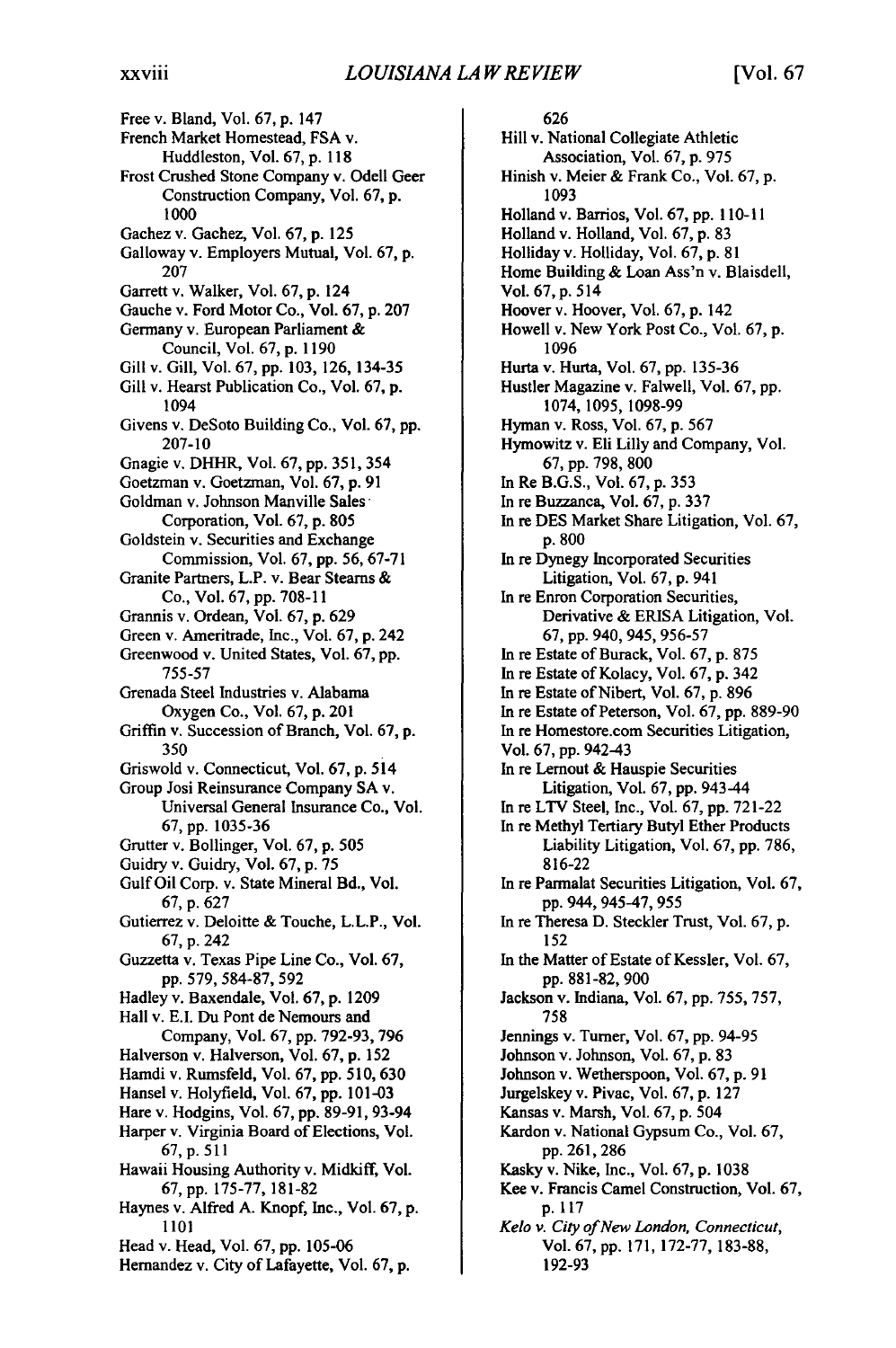Kircher v. Putnam Funds Trust, Vol. **67,** pp. 244-49 Klein v. Boyd, Vol. 67, pp. 939, 954 Krielow v. Krielow, Vol. 67, p. 156 Kyson v. Kyson, Vol. 67, p. 155 LaFleur v. Foret, Vol. 67, p. 567 Landgraf v. USI Film Prods., Vol. 67, p. 617 Lanza v. Lanza, Vol. 67, pp. 153-55 Lawrence v. Texas, Vol. 67, p. 518 Lee v. Weisman, Vol. 67, p. 503 Livingston v. Story, Vol. 67, pp. 491-92 Louisiana Municipal Ass'n v. State, Vol. 67, p. 556 Lovell v. Earl Grissmer Co., Vol. 67, p. 209 Lovell v. Lovell, Vol. 67, pp. 600, 618 Lowe v. Securities and Exchange Commission, Vol. 67, p. 68 Lubbe et al. v. Cape Plc., Vol. 67, p. 1035 M v. H, Vol. 67, p. 1137 Mallard Bay Drilling, Inc. v. Kennedy, Vol. 67, pp. 610-11, 613, 620, 622-23, 625 Marbury v. Madison, Vol. 67, pp. 495, 601, 627-28 Martello v. City of Ferriday, Vol. 67, p. **151** Maryland v. Craig, Vol. 67, p. 509 McAlpine v. McAlpine, Vol. 67, p. 81 McClanahan v. McClanahan, Vol. 67, p. 140 McGee v. McGee, Vol. 67, p. 161 McGehee v. McGehee, Vol. 67, p. 104 McKinstry v. McKinstry, Vol. 67, pp. 97, 143 Meaux v. Wiley, Vol. 67, p. 351 Melerine v. State, Vol. 67, pp. 582, 585-87, 592 Melvin v. Reid, Vol. 67, p. 1093 *Merrill Lynch, Pierce, Fenner & Smith, Inc. v. Dabit,* Vol. 67, pp. 239-41,243, 249-55 Michael H. v. Gerald D., Vol. 67, pp. 321, 353 Miller v. Miller, Vol. 67, p. 87 Mistretta v. United States, Vol. 67, p. 506 Mock v. Mock, Vol. 67, pp. 642-43, 654 Moody v. Moody, Vol. 67, p. 105 Morrison v. Johnston, Vol. 67, p. **150** Morrison v. Olson, Vol. 67, p. 506 Mullane v. Cent. Hanover Bank & Trust Co., Vol. 67, p. 628 Mullen v. Armstrong World Industries, Inc., Vol. 67, pp. 804, 814 Nash v. Nash, Vol. 67, pp. 127-29 New State Ice Co. v. Liebmann, Vol. 67, p. **1198** New York City Housing Authority v. Muller, Vol. 67, pp. 180-81 Northern Assurance Co. v. Louisiana Power & Light Co., Vol. 67, p. <sup>2</sup> <sup>12</sup> Oklahoma Publishing Co. v. District Court, Vol. 67, p. 1095 Papachristou v. City of Jacksonville, Vol.

**67,** p. 629 Passa v. Derderian, Vol. 67, pp. 923-25, 927 Pate v. Robinson, Vol. 67, pp. 758-59 Pavesich v. New England Life Insurance Co., Vol. 67, p. 1093 Paxton v. Bramlette, Vol. 67, p. 149 Pelafigue v. Sudduth, Vol. 67, pp. 74, 115- 16 Philmon v. Philmon, Vol. 67, pp. 131-32 Pierce v. Hobart Corp., Vol. 67, pp. 605-06, 614, 626 Planned Parenthood of Southeastern Pennsylvania v. Casey, Vol. 67, p. 512 Poirier v. Poirier, Vol. 67, p. 82 Poletown City Council v. City of Detroit, Vol. 67, pp. 191-92 Pounds v. Schori, Vol. 67, pp. 314, 638-39 Preis v. Preis, Vol. 67, pp. 104-05, 127-28 Prytania Park Hotel, Ltd. v. Gen. Star Indem. Co., Vol. 67, p. 544 Razzaghe-Ashrifi v. Razzaghe-Ashrifi, Vol. 67, p. 97 Ref. re Same-sex Marriage, Vol. 67, p. **1137** Reichert v. State, Vol. 67, p. 605 Republica v. De Longchamps, Vol. 67, p. 1088 Reynolds v. United States, Vol. 67, pp. 11, 42-44 Riley v. Merrill Lynch, Pierce, Fenner & Smith, Inc., Vol. 67, p. 243 Ritz v. Ritz, Vol. 67, pp. 78-79 Rivera-Santos v. Rivera-Santos, Vol. 67, pp. 93-94 Roach v. Harper, Vol. 67, p. 1093 Robbins v. Koger Properties, Inc., Vol. 67, p. 267 Robinson v. Robinson, Vol. 67, p. 94 Roe v. Wade, Vol. 67, p. 512 Rogers v. Tennessee, Vol. 67, pp. 508-09 Roller v. Holly, Vol. 67, p. 629 Rolo v. City Investing Co. Liquidating Trust, Vol. 67, p. 924-25 Roque v. Tate, Vol. 67, p. 133 Ross v. Ross, Vol. 67, pp. 153-55 Rowinski v. Salomon Smith Barney, Inc., Vol. 67, pp. 243, 249 Schlick v. Penn-Dixie Cement Corp., Vol. 67, pp. 262-63 Schlosser v. Behan, Vol. 67, pp. 95-97 SEC v. First Jersey Securities, Inc., Vol. 67, p. 946 Securities and Exchange Commission v. Zandford, Vol. 67, pp. 232, 941-42 Segura v. Frank, Vol. 67, pp. 606, 608-09, 617 Sell v. United States, Vol. 67, pp. 760-61 Semerenko v. Cendant Corp., Vol. 67, pp. 266-68 Sequeira v. Sequeira, Vol. 67, pp. 156-60